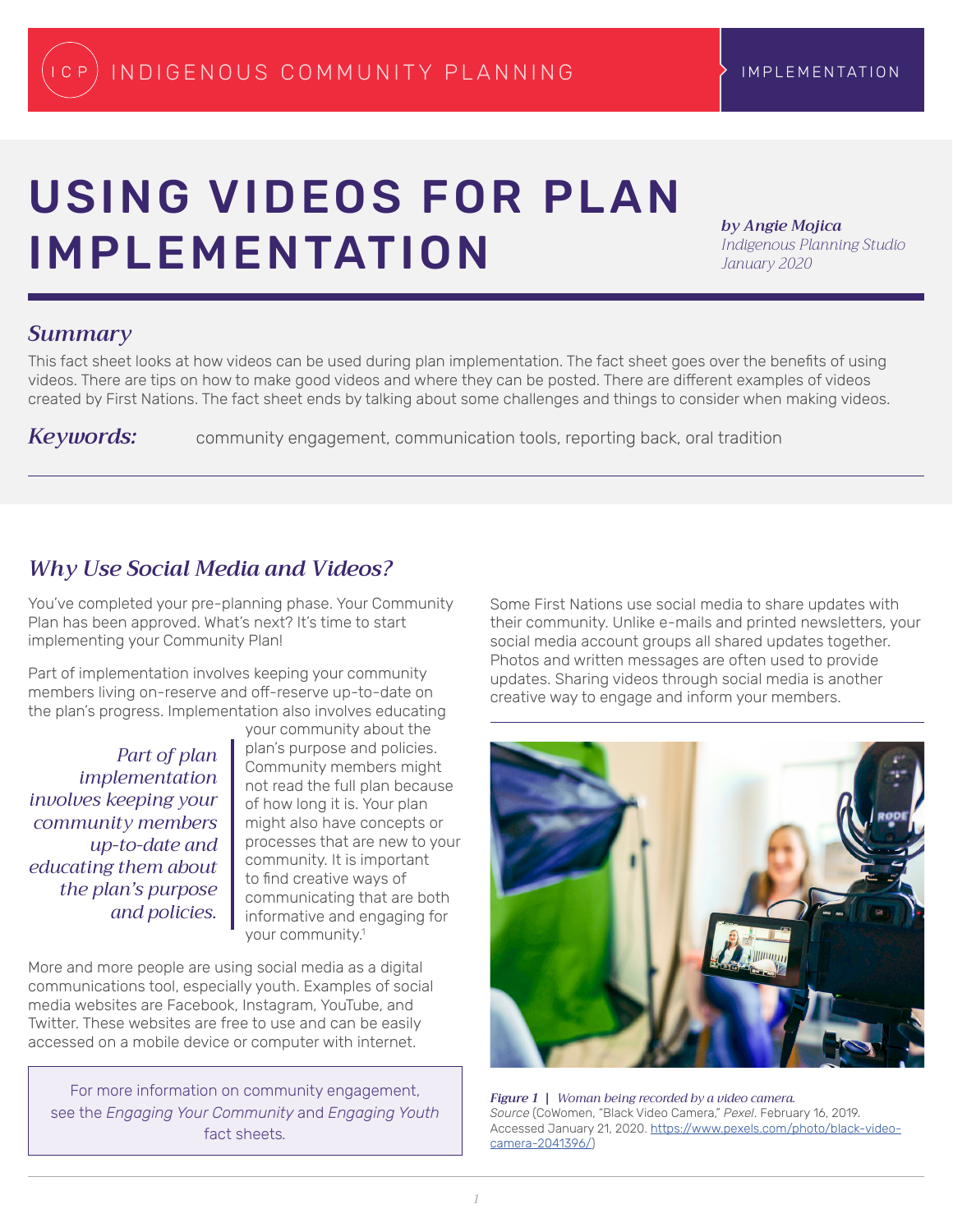# <span id="page-1-0"></span>*What Are the Benefits of Using Video?*

#### Is More Enjoyable *1*

Using videos enhances how you share information with your community. Watching videos, pictures, songs, and voiceover can be more interesting to look at than reading a long plan. Showing clips from a meeting can be easier to understand than formal minutes. Videos are engaging since people like seeing themselves, their friends and family, and familiar places in videos. Videos aren't meant to replace other forms of communication. Videos can supplement and provide other ways to understand.

Videos are also a lot more accessible for those who can't read. For example, you can record someone doing a presentation instead of just sharing their PowerPoint slides.

You can also record people in your community speaking in the language they feel comfortable with. Subtitles can be added afterwards if needed.

#### Creates a Historical Record *2*

Some things can't be recorded easily through writing: the notes of a song, the steps to a dance, the sound of someone's voice. The videos eventually become a historical record that your community can look back on and watch over again. Over time, the videos can also be used to track progress during the monitoring phase of planning.

## Provides an Opportunity to Involve Youth

The youth in your community might be more familiar with the technology needed to record videos. Involving youth to help make videos can build capacity in your community. Training youth to create videos teaches them skills like video production, teamwork, and interviewing and communications skills.[2](#page-4-0)

Youth can also use these video skills beyond assisting your community's plan implementation. Videos can empower youth to record their experiences through digital storytelling. Creating videos can help connect Indigenous students with their language, culture, traditions, and land.<sup>3</sup>

*Creating videos can empower Indigenous youth by helping them connect with their language, culture, traditions, and land.*

#### Engages Off-Reserve Members *4*

Sharing videos on social media is a great way to keep members living off-reserve engaged with the community. Meetings and presentations can be recorded and shared with members who weren't able to attend. Their feedback can be collected through the comments on the videos. You can also get them to e-mail you their feedback or provide a link to an online survey.

*Table 1 | Maximum video length and file size, and the pros and cons of the most common social media websites. Maximum video time and file size adapted from* (York, A. "Always Up-to-Date Guide to Social Media Video Specs." SproutSocial. September 13, 2019. Accessed November 19, 2019. [https://sproutsocial.com/insights/social-media-video specs-guide/.](https://sproutsocial.com/insights/social-media-video specs-guide/))

|                 | <b>Maximum</b><br><b>Video Time</b> | <b>Maximum</b><br><b>File Size</b> | <b>Pros</b>                                                                                                                    | <b>Cons</b>                                                                                                               |
|-----------------|-------------------------------------|------------------------------------|--------------------------------------------------------------------------------------------------------------------------------|---------------------------------------------------------------------------------------------------------------------------|
| Instagram       | 60 seconds                          | 4 GB                               | Unlimited followers on private<br>accounts<br>Great for posting quick, on-the-<br>$\bullet$<br>go updates                      | Short maximum video time<br>$\bullet$<br>Optimized for cell phones, can't<br>$\bullet$<br>make new posts on a computer    |
| <b>Twitter</b>  | 140 seconds                         | 512 MB                             | Can link with other social media<br>accounts so content posts<br>automatically                                                 | Small maximum file size<br>resulting in poor image quality,<br>but you can post links to<br>content on other social media |
| <b>Facebook</b> | 120 minutes                         | 4 GB                               | Easier to avoid anonymous<br>commenters by inviting<br>members and posting content to<br>a private group                       | Members must create a<br>Facebook account to access<br>content posted                                                     |
| <b>YouTube</b>  | 12 hours                            | 128 GB                             | Post longer, higher quality videos<br>Can stream meetings in real time<br>$\bullet$<br>Organize related videos in<br>playlists | Harder to manage privacy<br>settings<br>Privacy settings individually<br>managed for each video                           |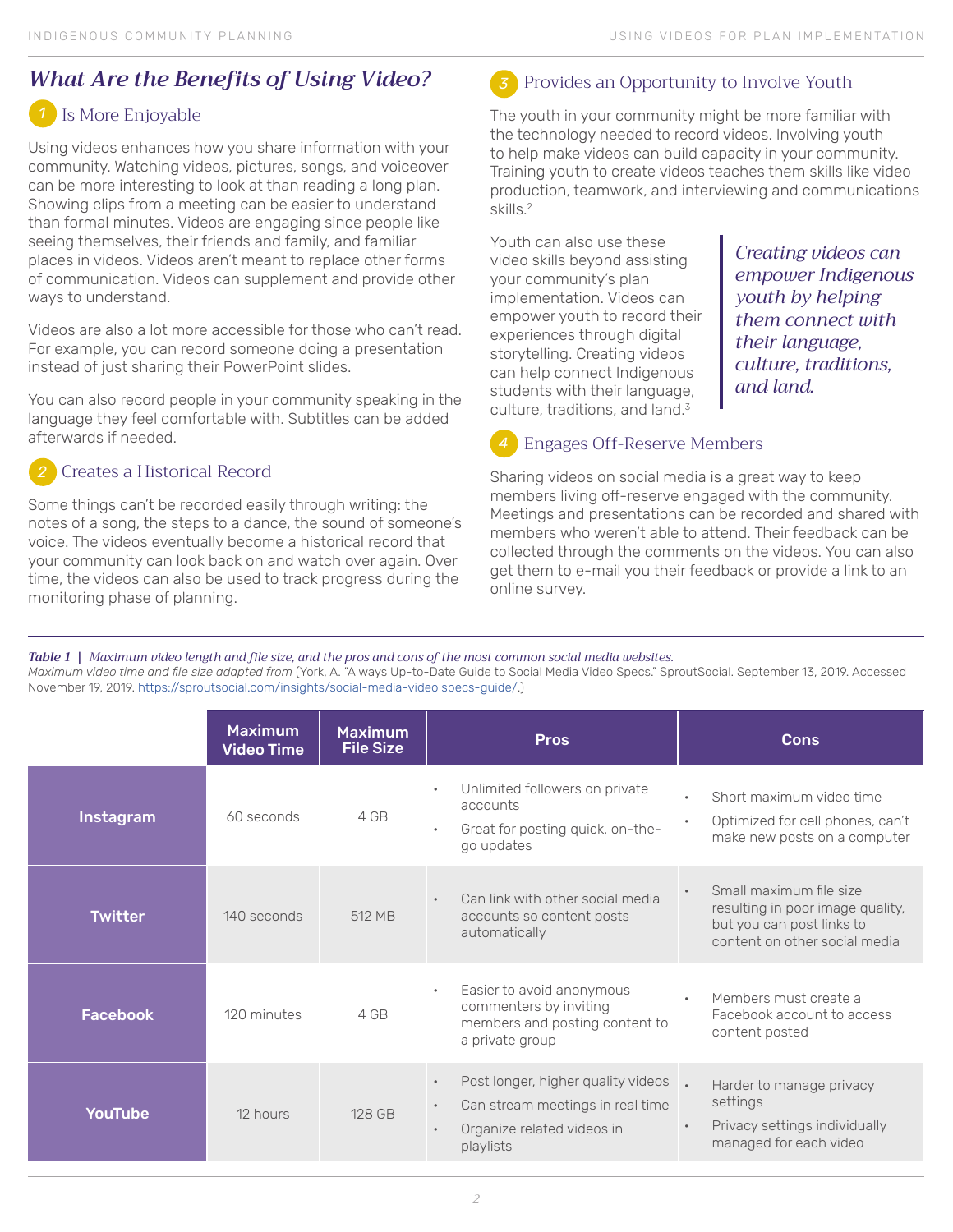# <span id="page-2-0"></span>*What Makes a Good Video?*

Good videos have 4 main features[:4](#page-4-0)



#### Takeaway Message

What are you trying to tell your viewer? Try to stick to one topic per video. You can make many short videos if needed.



#### Significance

Why is this topic important for your viewer to understand? Talk about why your viewer should watch the video right at the beginning.



#### Structure

Structure is the order of the information that's in the video. Like a story, videos should have a clear beginning, middle and end. Before recording or editing a video, make a script or outline for yourself to follow. Having a clear structure makes it easier for your viewer to follow and absorb information.



## Imagery

Imagery like pictures, video clips, and animations can make the video more interesting to watch. Imagery can also help your viewer understand the content and connect with the video more.

# *What Are Some Types of Videos?*

## Purpose: To Educate or To Update?

Videos are useful at any stage of the planning process from pre-planning to monitoring. There are two main uses for sharing videos during plan implementation. Instructional videos can be used to teach your community about your plan and its policies. Videos can also be used to share your plan's progress.

There are many ways to make instructional videos. One example is to record a presentation. Another example is to use more of a storytelling approach and include interviews with community members.

Update videos can either be more formal or more candid. One example is to upload video recorded meetings for people who couldn't attend. Another example is to record someone sitting in front of a camera provide a short verbal update.

## *Update Video Example*

Chief Corrina Leween of Cheslatta Carrier First Nation providing an update on the Nation's draft Community Plan. The video was uploaded directly from a community meeting. This is also an example of an unedited video.

<https://www.youtube.com/watch?v=kXMG6N9hiz4>

## *Instructional Video Example*

Linda Trudeau, Community Comprehensive Plan Coordinator (CCP) for Moose Cree First Nation, presenting information on CCPs. This example uses a combination of presentation slides and video recordings.

<https://www.youtube.com/watch?v=MAHYgJ4C3Yo>

## Edited or Unedited?

Unedited videos are recorded and then directly posted onto a social media site. These are great for quick updates or announcements. Longer unedited videos can be uninteresting to watch.

Edited videos usually have a combination of video clips, images, audio, and text within them. Edited videos require you to use a separate program before sharing on a social media website. This type of video can be more entertaining to watch. Edited videos also take more time to create.

## *Edited Video Example*

Sq'ewá:lxw First Nation summarizes what happened during its last CPP meeting. This example displays video and pictures from the meeting while a narrator provides information. Music is playing in the background. This example is also an update video.

<https://www.youtube.com/watch?v=TXpPG5ZIey4>

## *Edited Video Example*

Members of Squamish Nation discuss their Nation's land related issues. This video has very little editing compared to the previous example. Video recordings of interviews are edited together to tell a single message.

<https://www.youtube.com/watch?v=8-DBgpfSulM>

#### Long or Short?

Videos can range between 20 seconds and 20 minutes. Think about your video's purpose and intended audience. Complicated topics may need longer videos. People are more likely to watch a video if it's less than 6 to 9 minutes long.<sup>5</sup>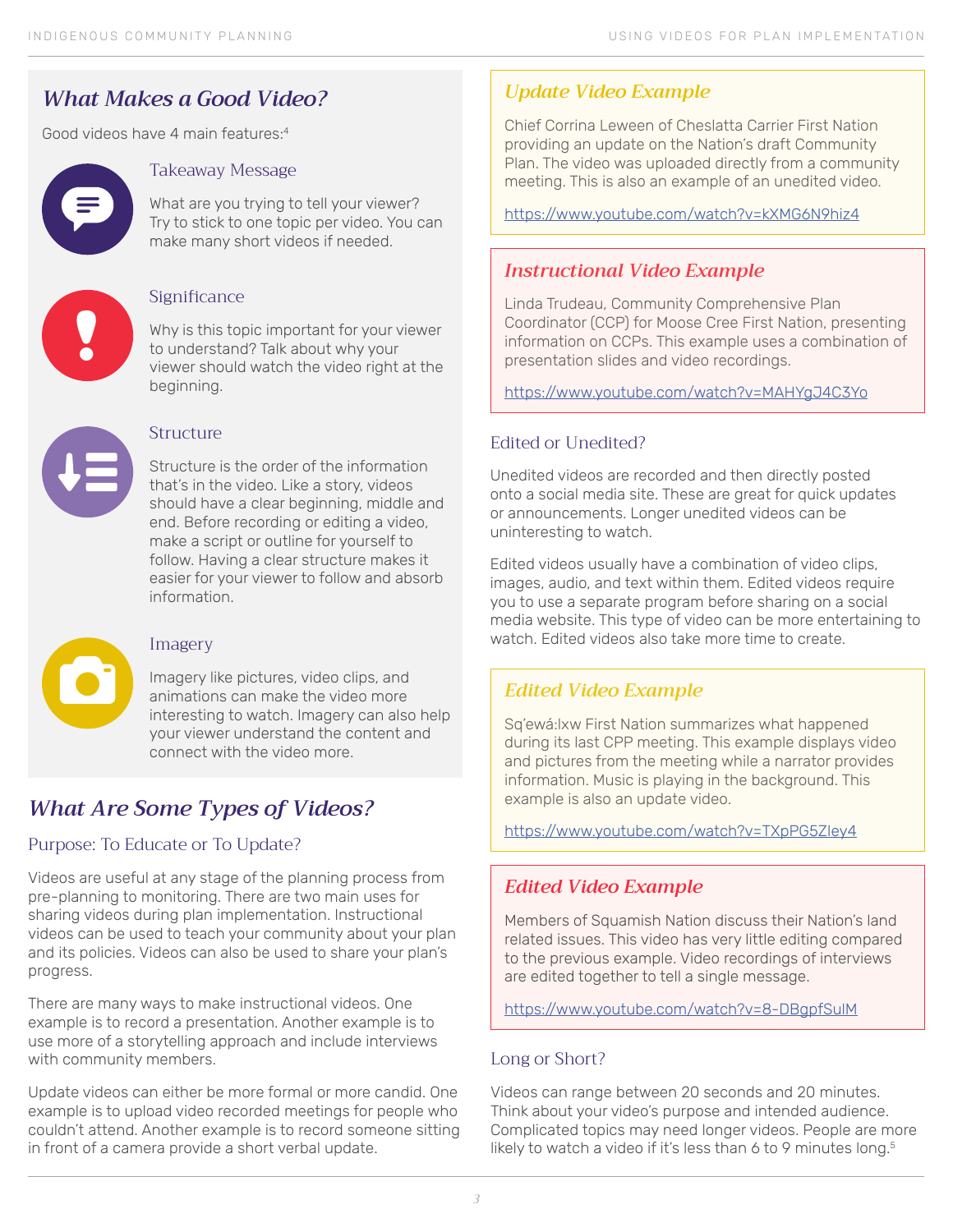# <span id="page-3-0"></span>*Who Is Involved in the Video-Making Process?*

Many people can be involved in the video-making process depending on the video's topic and purpose.

Your Lands Manager can make videos about the planning process and other planning-related topics. Chief and Council can record video update or meetings. The youth, Elders, and other community members can also be involved in the video-making process. Having community members involved in the process can help make sure that the content you are producing is relevant and engaging to them.

Members living on-reserve and living offreserve become connected through the social media platforms. Livestreams allow you to broadcast a video as a meeting is happening.<sup>6</sup> People watching it can also provide comments in real time. Even if someone can't attend a meeting, they can still be present and participate.

# *What Are Some Challenges?*

# *1 3* Access

You need good internet access to share and view videos on social media sites. Slow internet access can lower your community's ability to share and view videos on social media. You also need to have access to a mobile device or computer to be able to share and see the videos.

You can improve access by storing videos on a device that everyone in your community can use. This device can be located at the band office, school, community centre, or any other public facility.

#### *2* Privacy

The videos you share online may be seen by anyone who is using the internet. You can restrict public access by changing your social media account's privacy settings (see further reading). Even if you limit access to your social media account, you should still think about what information you choose to share online.

People who view the video can also leave comments. This comment section needs to be monitored on an everyday basis. You can delete offensive or inappropriate comments. However, it's still important to respond to negative or opinionated comments in a constructive, positive way. These comments are still a form of valuable feedback!<sup>7</sup>



Time and Resources

Certain types of videos like instructional videos can take a lot of time to plan, record, and edit. Try not to stress out about making things perfect! You can keep things simple by sticking to unedited videos.

It can take some time to build skills on recording and editing videos. But, you don't need to get expensive equipment or software. Any camera or phone that records video is okay. Most computers come with a free video editing software. There are also programs available for free online.<sup>8</sup>

Managing social media accounts and monitoring the comments section can take up a lot of time. You might need to have one person who only focuses on digital communications.

# *Final Thoughts*

Videos can be a creative way to engage and share information with your community during plan implementation. Even though it can take some time to learn video editing, you don't need a lot of money to get started. When used together with social media, you can stay connected with members who live off-reserve. By involving youth, you can empower them with a new skill and give them a bigger role in the community.